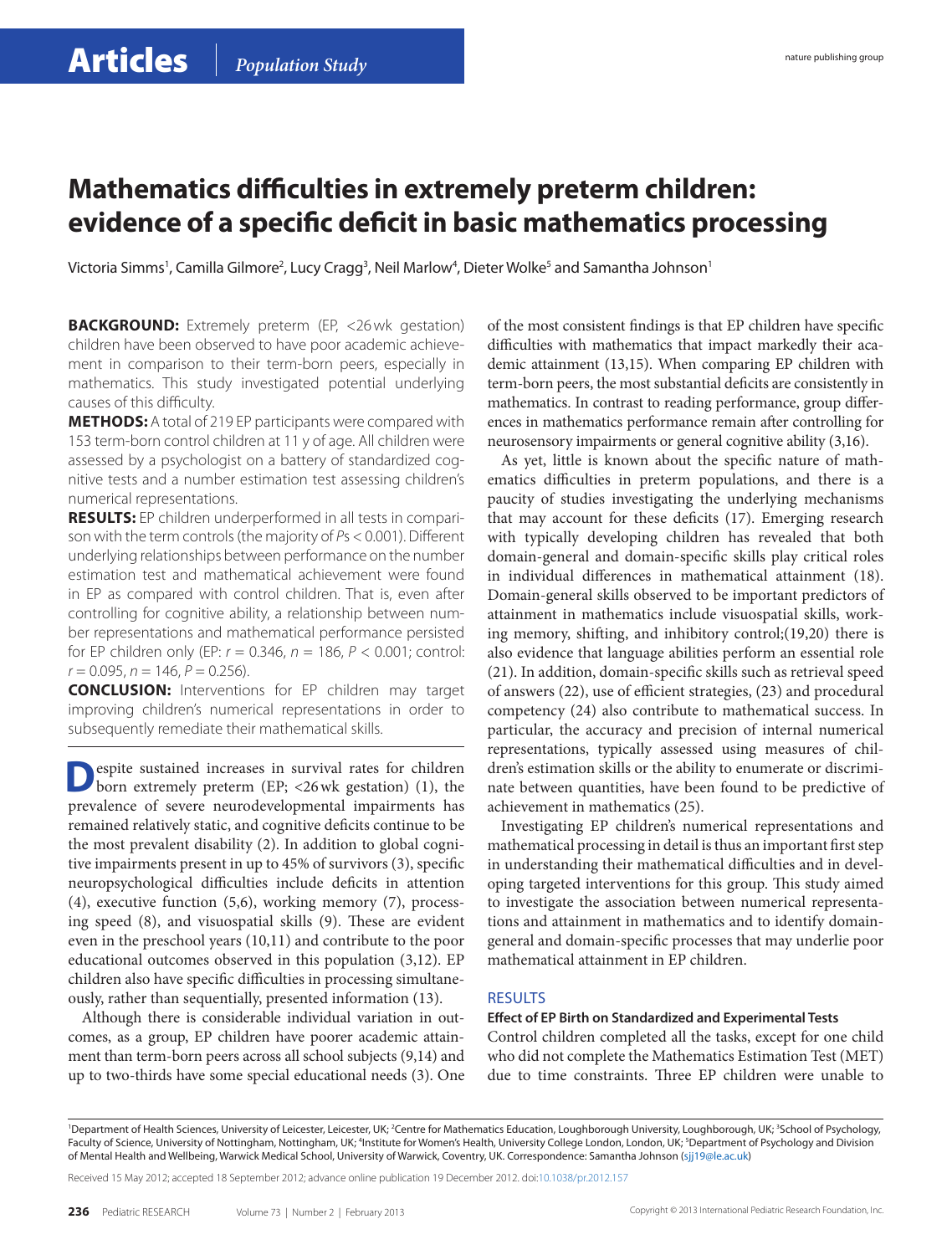complete the Wechsler Individual Achievement Test–reading (WIAT-RS), whereas two did not complete The Developmental Neuropsychology Test (NEPSY-II) attention/executive functioning subtask and one did not complete the MET. **Table 1** shows descriptive statistics for all standardized and experimental tasks.

As expected, EP children underperformed on all measures in comparison to term-born children. There were large effect sizes for between-group differences in accuracy on all measures, except for three of the four MET subcomponents (length, dots, and distance) in which small to medium effect sizes were observed. Not only were control children significantly more accurate on all subcomponents of the MET, they also made significantly fewer erroneous responses to the dot and number line questions (**Table 1**). Group differences in the magnitude of error for the number line and dots subcomponent also showed large effect sizes. There were no significant sex differences in the control group on any measure. Sex differences were observed for the EP group for mental processing composite (MPC) scores (male: mean = 85.4, SD = 12.2, female: mean = 89.3, SD = 13.6; t(196) = −2.1, *P* = 0.04), Kaufman Assessment Battery for Children (K-ABC) simultaneous (male: mean =  $84.8$ , SD = 12.5; female: mean = 88.8, SD = 13.6; t(196) = −2.1, *P* = 0.03), NEPSY-II sensorimotor (male: mean = 81.7, SD = 15.1; female: mean = 86.5, SD = 13.1; t(193) = −2.4, *P* = 0.02); and NEPSY-II attention/executive function (male: mean = 80.2, SD = 17.2; female: mean = 90.4, SD = 18.4; t(195) = −3.9, *P* < 0.001), with females having higher scores than males. There were no significant differences in any test score between EP children born at 22–24wk vs. 25wk.

### **Associations Between Mathematics Attainment and Domain-Specific and Domain-General Measures**

Bivariate correlations between all measures for control and EP children are shown in **[Table](#page-3-0) 2**. There were significant correlations between the Wechsler Individual Achievement Test–mathematics (WIAT-MS) and all domain-general and domain-specific measures for both control and EP children. However, for the MET subcomponent scores, for control children, the only significant correlation was between WIAT-MS and number line scores. In contrast, for EP children, significant correlations were observed between

| Table 1. Descriptive statistics for term-born controls and EP children on standardized and experimental tests |
|---------------------------------------------------------------------------------------------------------------|
|---------------------------------------------------------------------------------------------------------------|

|                                 | Control ( $n = 153$ ) | EP $(n = 198)$ | Difference between control<br>and EP children |         |                         |
|---------------------------------|-----------------------|----------------|-----------------------------------------------|---------|-------------------------|
| Test                            | Mean (SD)             | Mean (SD)      | Mean difference (95% CI)                      | P       | Effect size (Cohen's d) |
| K-ABC                           |                       |                |                                               |         |                         |
| Simultaneous score              | 104.9 (11.9)          | 87.0 (13.3)    | $-17.9(-15.2$ to $-20.6)$                     | < 0.001 | 1.4                     |
| Sequential score                | 101.9(11.5)           | 91.8(13.1)     | $-10.1$ ( $-7.5$ to $-12.7$ )                 | < 0.001 | 0.8                     |
| MPC score                       | 104.1 (11.06)         | 87.6 (13.1)    | $-16.5$ ( $-13.9$ to $-19.1$ )                | < 0.001 | 1.3                     |
| WIAT-II                         |                       |                |                                               |         |                         |
| Reading                         | 98.5 (11.6)           | 83.8 (17.0)    | $-14.7(-11.6 \text{ to} -17.9)$               | < 0.001 | 1.0                     |
| <b>Mathematics</b>              | 98.5 (15.0)           | 73.9 (19.4)    | $-24.6$ ( $-20.8$ to $-28.3$ )                | < 0.001 | 1.4                     |
| <b>MET</b>                      |                       |                |                                               |         |                         |
| Summary score                   | 6.6(1.9)              | 4.5(2.0)       | $-2.2$ ( $-1.7$ to $-2.6$ )                   | < 0.001 | 1.1                     |
| Length                          | 1.9(0.7)              | 1.5(0.8)       | $-0.3$ ( $-0.1$ to $-0.4$ )                   | < 0.001 | 0.4                     |
| Number line                     | 3.2(1.1)              | 1.9(1.3)       | $-1.3$ ( $-1.1$ to $-1.6$ )                   | < 0.001 | 1.1                     |
| Dots                            | 1.0(0.8)              | 0.6(0.7)       | $-0.4$ ( $-0.2$ to $-0.5$ )                   | < 0.001 | 0.5                     |
| <b>Distance</b>                 | 0.6(0.7)              | 0.4(0.6)       | $-0.2$ (-0.1 to $-0.3$ )                      | 0.008   | 0.3                     |
| Mean error number<br>line       | 6.5(6.1)              | 33.5 (64.1)    | 27.0 (16.6 to 37.3)                           | < 0.001 | 0.6                     |
| Mean error dots                 | 11.0(8.9)             | 18.7 (13.9)    | 7.7 (17.8 to 36.1)                            | < 0.001 | 0.7                     |
| <b>NEPSY</b>                    |                       |                |                                               |         |                         |
| Sensorimotor skills             | 99.8 (11.6)           | 84.4 (13.9)    | $-15.4 (-12.6 \text{ to } -18.2)$             | < 0.001 | 1.2                     |
| Visuospatial<br>processing      | 107.5(13.5)           | 86.2 (18.5)    | $-21.4(-17.9$ to $-24.9$ )                    | < 0.001 | 1.3                     |
| Attention/executive<br>function | 104.2 (11.2)          | 86.0 (18.6)    | $-18.3 (-14.9 to -21.6)$                      | < 0.001 | 1.2                     |

K-ABC MPC, Kaufman ABC MPC score. Range of scores: K-ABC MPC (control = 68–143; FP = 47–123), WIAT-II MS (control = 68–131; FP = 40–117), WIAT-II RS (control = 67–125, FP = 41–122), MET summary score (control = 3–11; EP = 0–9), NEPSY-II sensorimotor skills (control = 66–132; EP = 49–120), NEPSY-II visuospatial processing (control = 68–139; EP = 49–124), NEPSY attention/executive function (control = 74–135; EP = 49–124).

CI, confidence interval; EP, extremely preterm; K-ABC, Kaufman Assessment Battery for Children; MET, Mathematics Estimation Test; MS, mathematics; MPC, mental processing composite; NEPSY, Developmental Neuropsychology Test; RS, reading; WIAT, Wechsler Individual Achievement Test.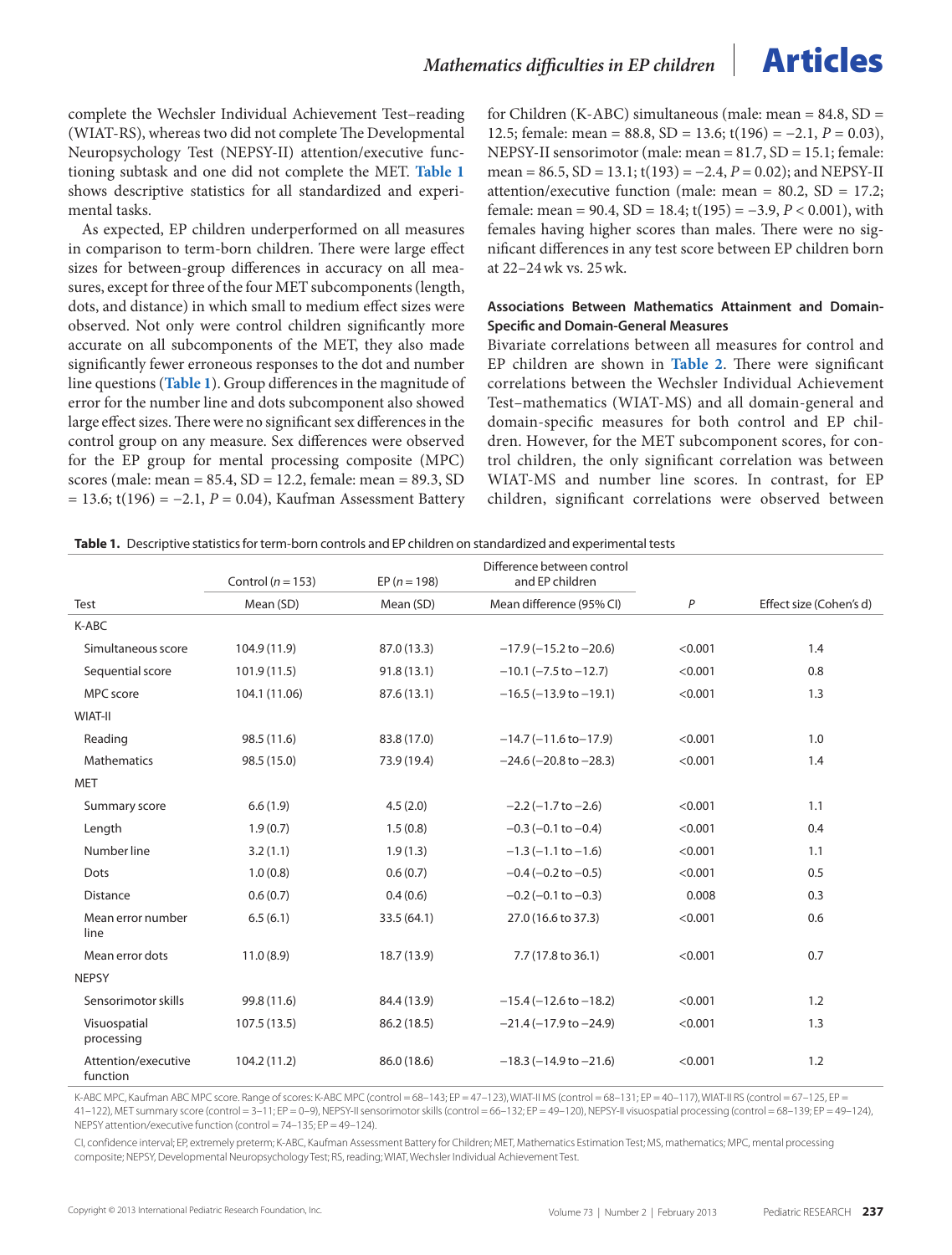WIAT-MS and number line, dot, and length subcomponents. Fisher *r*-to-*z* transformations revealed that all correlations between WIAT-MS scores and other measures were significantly stronger for EP than for control children (*z* range: −2.61 to −4.75, all *P* < 0.05). The most substantial differences in correlations between EP and control children were for WIAT-MS and MET scores  $(z = -4.75, P = 0.003)$ and WIAT-MS and number line subcomponent scores (*z* = −4.58, *P* < 0.001), with significantly stronger associations found for EP children.

Partial correlations were conducted to control for MPC (**[Table](#page-3-0) 2**). For control children, the only correlations with WIAT-MS scores that remained significant were with WIAT-RS and NEPSY-II visuospatial scores. For EP children, correlations between WIAT-MS scores and the other main measures remained significant ( $P < 0.05$ ). For the domain-specific skills, the correlation with WIAT-MS and both MET total score and number line MET subcomponent remained significant. After adjustment for MPC, the correlation between MET and WIAT-MS was no longer significant for control children (*P*  $= 0.250$ ), but this correlation remained for EP children ( $r =$ 0.346, *n* = 186, *P* < 0.001) (**[Figure](#page-5-0) 1**).

#### **Predicting Attainment in Mathematics**

Hierarchical stepwise multivariable linear regression was conducted to evaluate the contribution of domain-general (K-ABC simultaneous, K-ABC sequential, WIAT-RS, NEPSY sensorimotor, NEPSY-II visuospatial, and NEPSY-II attention and executive function) and domain-specific (MET) measures to attainment in mathematics (WIAT-MS). This analysis was completed separately for control and EP children to establish differences in the strength of the contribution of the measures within each group (**[Table](#page-5-0) 3**). Regression analysis indicated that K-ABC simultaneous, K-ABC sequential, WIAT-RS, and NEPSY visuospatial scores significantly contributed to both EP and control children's attainment in mathematics, explaining a substantial amount of the variance in WIAT-MS scores (control =  $48\%$ , EP =  $72\%$ ). Simultaneous processing was a stronger predictor of WIAT-MS than sequential processing for EP children; the reverse was true for control children (EP simultaneous:  $B = 0.30$ ,  $P = 0.001$ , 95% confidence interval (CI) =  $0.12$  to  $0.48$ ; EP sequential:  $B = 0.19$ ,  $P = 0.02$ , 95% CI = 0.03 to 0.35; control simultaneous:  $B = 0.20$ ,  $P = 0.02$ , 95% CI = 0.03 to 0.38; control sequential:  $B = 0.24$ ,  $P = 0.01, 95\% \text{ CI} = 0.05 \text{ to } 0.43$ . MET scores contributed significantly only to EP children's WIAT-MS, explaining an extra 2% of the variance for this group of children (EP MET: *B* = 1.59, *P* = 0.001, 95% CI = 0.66 to 2.52; control MET: *B* = 0.29, *P* > 0.05, 95% CI =  $-0.69$  to 1.27).

#### **DISCUSSION**

The results of this study confirm those of previous investigations and demonstrate that, by the end of primary education, EP children have markedly poorer attainment in mathematics as compared with children born at term. As expected, termborn control children outperformed EP children on all measures, with large effect sizes for the majority of comparisons.

The observed between-group discrepancies in performance are consistent with previous studies that have reported significant deficits in academic performance in EP children, with the most substantial differences in standardized measures of attainment in mathematics as compared with other school subjects (3,14,17).

This study also confirmed previous research that showed that both literacy skills and visuospatial skills are important for success in mathematics in both EP and control groups as quantified in **[Table](#page-5-0) 3** (22–25). The relationship between these domain-general skills and mathematics attainment observed for both groups emphasizes the importance of a wide set of neuropsychological skills in the development of mathematical ability. In contrast, we did not observe a significant contribution to WIAT-MS scores from sensorimotor or attention/ executive skills for either the control or the EP group. This may be surprising in light of previous studies that have suggested the importance of attention, executive functions, and motor skills for success in mathematics (22–24) and academic performance in general (26).

A contrasting relationship between scores on the K-ABC sequential and simultaneous scales was noted for EP and control children. EP children did not perform as well as control children on either of these scales; EP children had greater difficulty with processing simultaneously presented information rather than sequentially presented information, a result replicating those of previous studies (13,14). In fact, simultaneous, rather than sequential, processing score was a stronger predictor of WIAT-MS for the EP group; the reverse was true for control children. Therefore, our results suggest that EP children may have a specific difficulty in integrating information, a skill that appears to be important for mathematical processing.

To our knowledge, this is the first study to investigate specific components of mathematic processing in EP children. Initially, we observed significant correlations with WIAT-MS and MET scores for both control and EP children, indicating a relationship between attainment in mathematics and children's accuracy of numerical representations. This was expected and is consistent with previous studies of typically developing children that demonstrated a relationship between numerical representations and mathematical ability (27).

However, we observed a different relationship between numerical representations and attainment in mathematics for EP and control children. Associations between the measures of attainment and numerical representations were significantly stronger for EP children. After controlling for overall cognitive ability (MPC), the relationship between WIAT-MS and MET scores remained significant for EP children only. This suggests that, in contrast to control children, EP children's attainment in mathematics was associated with their underlying accuracy of numerical representations and was not simply a component of their general cognitive ability. This was further exemplified in the results of the stepwise regression analyses in which MET scores contributed significantly to WIAT-MS scores above the other domain-general measures only for EP children. This study therefore pinpoints that EP children have specific difficulty in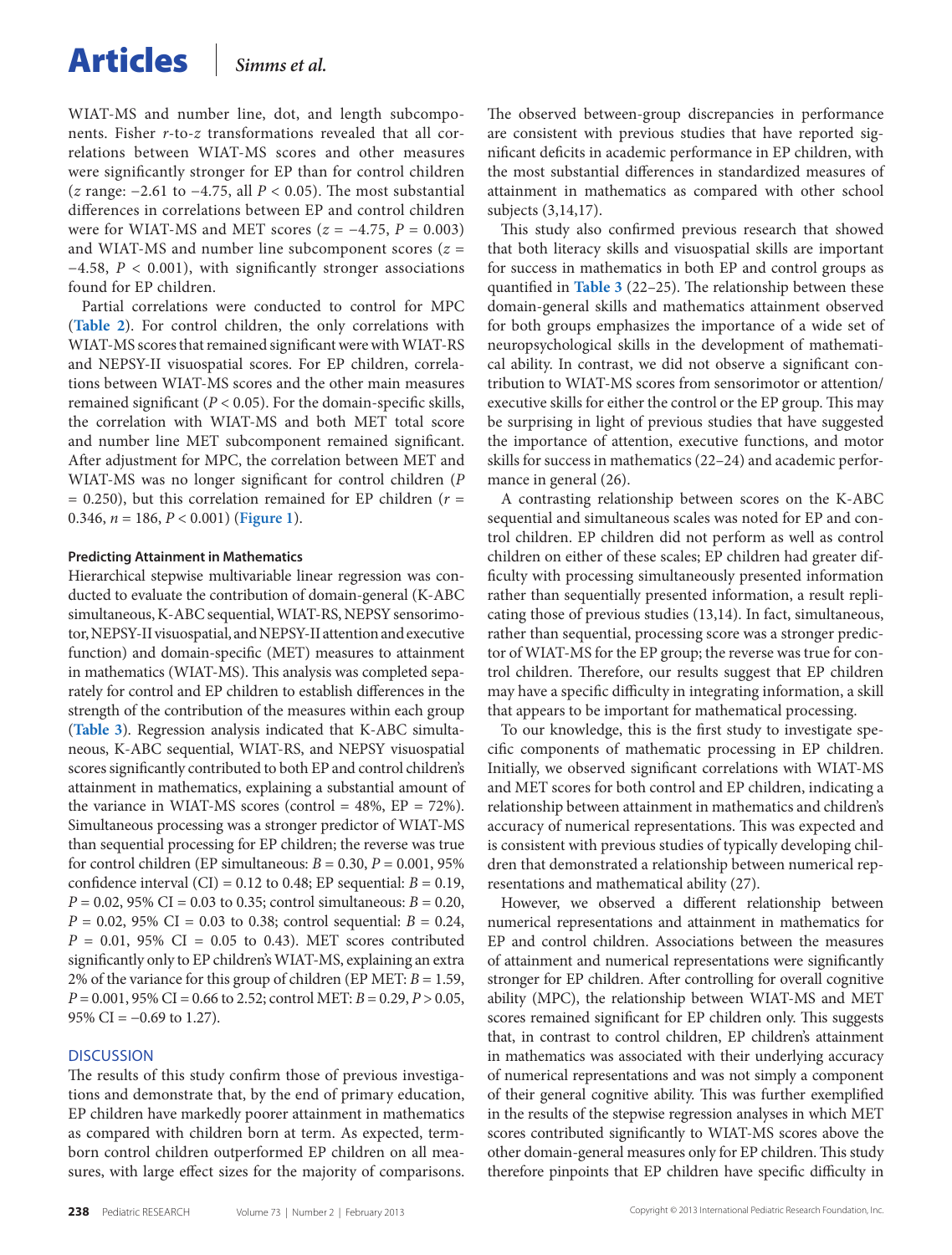<span id="page-3-0"></span>**Table 2.** First-order and partial correlations (after controlling for MPC score) between WIAT-II mathematics and other domain-general and domainspecific measures variables for control and EP groups

| specific incasares variables for control and EP groups |                     |           |           |              |                                                                            |              |                           |                 |                   |                         |                        |
|--------------------------------------------------------|---------------------|-----------|-----------|--------------|----------------------------------------------------------------------------|--------------|---------------------------|-----------------|-------------------|-------------------------|------------------------|
|                                                        | K-ABC<br><b>MPC</b> | WIAT-II   | WIAT-II   | <b>NEPSY</b> | <b>NEPSY</b><br>mathematics reading visuospatial sensorimotor attention/EF | <b>NEPSY</b> | <b>MET</b> total<br>score | MET             |                   | length MET line MET dot | <b>MET</b><br>distance |
| Control bivariate correlations                         |                     |           |           |              |                                                                            |              |                           |                 |                   |                         |                        |
| K-ABC                                                  |                     |           |           |              |                                                                            |              |                           |                 |                   |                         |                        |
| Simultaneous<br>$(n = 153)$                            | $0.891**$           | $0.417**$ | $0.297**$ | $0.401**$    | $0.184*$                                                                   | $0.320**$    | $0.268**$                 |                 | $0.193*0.266**$   | 0.010                   | 0.105                  |
| Sequential<br>$(n = 153)$                              | $0.709**$           | $0.492**$ | $0.506**$ | $0.252**$    | $0.289**$                                                                  | $0.297**$    | $0.243**$                 | 0.127           | $0.304**$         | 0.122                   | $-0.049$               |
| MPC ( $n = 153$ )                                      |                     | $0.541**$ | $0.461**$ | $0.415***$   | $0.271**$                                                                  | $0.379**$    | $0.312**$                 | $0.207*$        | $0.338**$         | 0.066                   | 0.052                  |
| WIAT-II                                                |                     |           |           |              |                                                                            |              |                           |                 |                   |                         |                        |
| Mathematics<br>$(n = 153)$                             |                     |           | $0.610**$ | $0.420**$    | $0.266*$                                                                   | $0.265*$     | $0.242*$                  | 0.114           | $0.277*$          | 0.144                   | $-0.038$               |
| Reading ( $n = 153$ )                                  |                     |           |           | $0.345**$    | $0.343**$                                                                  | $0.246**$    | 0.199                     | 0.086           | $0.221*$          | 0.099                   | $-0.017$               |
| <b>NEPSY</b>                                           |                     |           |           |              |                                                                            |              |                           |                 |                   |                         |                        |
| Visuospatial<br>$(n = 153)$                            |                     |           |           |              | $0.308**$                                                                  | $0.289**$    | $0.231*$                  | $0.197*$        | 0.156             | 0.072                   | 0.111                  |
| Sensorimotor<br>$(n = 153)$                            |                     |           |           |              |                                                                            | $0.221*$     | 0.151                     | $-0.065$        | $0.191*$          | 0.097                   | 0.065                  |
| Attention/EF<br>$(n = 153)$                            |                     |           |           |              |                                                                            |              | 0.082                     | $-0.014$        | 0.123             | 0.093                   | 0.011                  |
| <b>MET</b>                                             |                     |           |           |              |                                                                            |              |                           |                 |                   |                         |                        |
| <b>Total score</b><br>$(n = 152)$                      |                     |           |           |              |                                                                            |              |                           |                 | 0.549** 0.735**   | $0.469**$               | $0.537**$              |
| Length ( $n = 150$ )                                   |                     |           |           |              |                                                                            |              |                           |                 | $0.209*$          | $-0.054$                | $0.219*$               |
| Number line<br>$(n = 149)$                             |                     |           |           |              |                                                                            |              |                           |                 |                   | 0.129                   | 0.151                  |
| Dot ( $n = 149$ )                                      |                     |           |           |              |                                                                            |              |                           |                 |                   |                         | 0.024                  |
| Control partial correlations                           |                     |           |           |              |                                                                            |              |                           |                 |                   |                         |                        |
| <b>WIAT-II</b>                                         |                     |           |           |              |                                                                            |              |                           |                 |                   |                         |                        |
| Mathematics<br>$(n = 146)$                             |                     |           | $0.484**$ | $0.260*$     | 0.152                                                                      | 0.077        | 0.095                     | 0.005           | 0.123             | 0.134                   | $-0.080$               |
| Reading ( $n = 146$ )                                  |                     |           |           | $0.194*$     | $0.263*$                                                                   | 0.099        | 0.062                     | $-0.012$        | 0.079             | 0.076                   | $-0.045$               |
| <b>NEPSY</b>                                           |                     |           |           |              |                                                                            |              |                           |                 |                   |                         |                        |
| Visuospatial<br>$(n = 146)$                            |                     |           |           |              | $0.217*$                                                                   | $0.171*$     | 0.118                     | 0.126           | 0.022             | .050                    | 0.098                  |
| Sensorimotor<br>$(n = 146)$                            |                     |           |           |              |                                                                            | $0.165*$     | 0.068                     | $-0.126$        | 0.115             | 0.079                   | 0.056                  |
| Attention/EF<br>$(n = 146)$                            |                     |           |           |              |                                                                            |              | $-0.006$                  | $-0.098 -0.003$ |                   | 0.097                   | $-0.022$               |
| <b>MET</b>                                             |                     |           |           |              |                                                                            |              |                           |                 |                   |                         |                        |
| Total score ( $n = 146$ )                              |                     |           |           |              |                                                                            |              |                           |                 | $0.520**0.704**$  | $0.469**$               | $0.555***$             |
| Length ( $n = 146$ )                                   |                     |           |           |              |                                                                            |              |                           |                 | 0.150             | $-0.075$                | $0.216*$               |
| Number line<br>$(n = 146)$                             |                     |           |           |              |                                                                            |              |                           |                 |                   | 0.107                   | 0.145                  |
| Dot ( $n = 146$ )                                      |                     |           |           |              |                                                                            |              |                           |                 |                   |                         | 0.029                  |
| EP bivariate correlations                              |                     |           |           |              |                                                                            |              |                           |                 |                   |                         |                        |
| K-ABC                                                  |                     |           |           |              |                                                                            |              |                           |                 |                   |                         |                        |
| Simultaneous<br>$(n = 198)$                            | $0.939**$           | $0.727**$ | $0.613**$ | $0.683**$    | $0.523**$                                                                  | $0.625**$    | $0.574**$                 |                 | $0.279**$ 0.556** | $0.286**$               | 0.061                  |
| Sequential<br>$(n = 198)$                              | $0.845**$           | $0.664**$ | $0.634**$ | $0.515**$    | $0.448**$                                                                  | $0.526**$    | $0.503**$                 | $0.180*$        | $0.525**$         | $0.231**$               | 0.104                  |
| $MPC (n = 198)$                                        |                     | $0.733**$ | $0.684**$ | $0.678**$    | $0.541**$                                                                  | $0.641**$    | $0.597**$                 |                 | $0.260**$ 0.598** | $0.288**$               | 0.084                  |

**Table 2** Continued on next page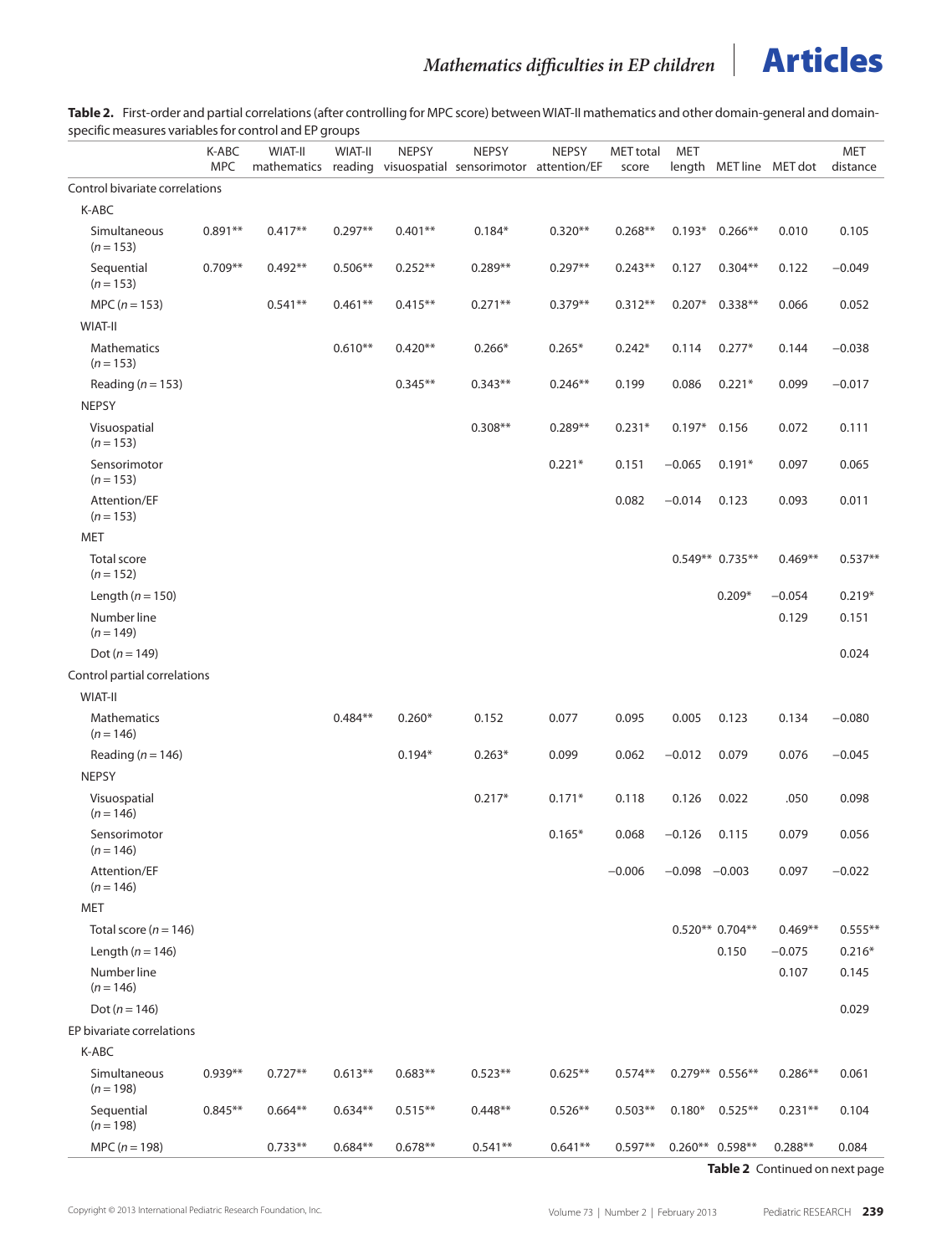#### **Table 2.** Continued

|                                   | K-ABC<br><b>MPC</b> | <b>WIAT-II</b> | <b>WIAT-II</b> | <b>NEPSY</b> | <b>NEPSY</b><br>mathematics reading visuospatial sensorimotor attention/EF | <b>NEPSY</b> | MET total<br>score | <b>MET</b> |                   | length MET line MET dot | <b>MET</b><br>distance |
|-----------------------------------|---------------------|----------------|----------------|--------------|----------------------------------------------------------------------------|--------------|--------------------|------------|-------------------|-------------------------|------------------------|
| <b>WIAT-II</b>                    |                     |                |                |              |                                                                            |              |                    |            |                   |                         |                        |
| <b>Mathematics</b><br>$(n = 198)$ |                     |                | $0.766**$      | $0.653**$    | $0.505**$                                                                  | $0.609**$    | $0.643**$          |            | $0.246**0.654**$  | $0.304**$               | 0.109                  |
| Reading ( $n = 195$ )             |                     |                |                | $0.538**$    | $0.398**$                                                                  | $0.542**$    | $0.550**$          | 0.121      | $0.581**$         | $0.224*$                | $0.194*$               |
| <b>NEPSY</b>                      |                     |                |                |              |                                                                            |              |                    |            |                   |                         |                        |
| Visuospatial<br>$(n = 198)$       |                     |                |                |              | $0.565**$                                                                  | $0.621**$    | $0.476*$           | $0.217*$   | $0.521**$         | $0.181*$                | 0.009                  |
| Sensorimotor<br>$(n = 195)$       |                     |                |                |              |                                                                            | $0.530**$    | $0.407**$          | $0.171*$   | $0.403**$         | 0.14                    | 0.116                  |
| Attention/EF<br>$(n = 197)$       |                     |                |                |              |                                                                            |              | $0.488**$          | 0.129      | $0.477**$         | $0.322**$               | 0.077                  |
| <b>MET</b>                        |                     |                |                |              |                                                                            |              |                    |            |                   |                         |                        |
| <b>Total score</b><br>$(n = 197)$ |                     |                |                |              |                                                                            |              |                    |            | $0.527**$ 0.804** | $0.535**$               | $0.319**$              |
| Length ( $n = 196$ )              |                     |                |                |              |                                                                            |              |                    |            | $0.210*$          | $-0.031$                | $-0.012$               |
| Number line<br>$(n = 196)$        |                     |                |                |              |                                                                            |              |                    |            |                   | $0.269**$               | 0.014                  |
| Dot ( $n = 196$ )                 |                     |                |                |              |                                                                            |              |                    |            |                   |                         | 0.063                  |
| EP partial correlations           |                     |                |                |              |                                                                            |              |                    |            |                   |                         |                        |
| WIAT-II                           |                     |                |                |              |                                                                            |              |                    |            |                   |                         |                        |
| <b>Mathematics</b><br>$(n = 186)$ |                     |                | $0.504**$      | $0.260**$    | $0.156*$                                                                   | $0.220*$     | $0.346**$          | 0.067      | $0.368**$         | 0.134                   | 0.068                  |
| Reading ( $n = 186$ )             |                     |                |                | 0.141        | 0.080                                                                      | $0.202*$     | $0.247*$           | $-0.070$   | $0.297**$         | 0.051                   | $0.205*$               |
| <b>NEPSY</b>                      |                     |                |                |              |                                                                            |              |                    |            |                   |                         |                        |
| Visuospatial<br>$(n = 186)$       |                     |                |                |              | $0.318**$                                                                  | $0.315**$    | 0.099              | 0.040      | $0.180*$          | $-0.020$                | $-0.067$               |
| Sensorimotor<br>$(n = 186)$       |                     |                |                |              |                                                                            | $0.268**$    | 0.108              | 0.040      | 0.117             | $-0.028$                | 0.074                  |
| Attention/EF<br>$(n = 186)$       |                     |                |                |              |                                                                            |              | 0.140              | $-0.083$   | 0.138             | $0.191*$                | 0.032                  |
| <b>MET</b>                        |                     |                |                |              |                                                                            |              |                    |            |                   |                         |                        |
| Total score ( $n = 186$ )         |                     |                |                |              |                                                                            |              |                    |            | 0.474** 0.695**   | $0.474**$               | $0.334**$              |
| Length ( $n = 186$ )              |                     |                |                |              |                                                                            |              |                    |            | 0.065             | $-0.117$                | $-0.039$               |
| Number line<br>$(n = 186)$        |                     |                |                |              |                                                                            |              |                    |            |                   | 0.129                   | $-0.044$               |
| Dot ( $n = 186$ )                 |                     |                |                |              |                                                                            |              |                    |            |                   |                         | 0.030                  |

EF, executive functioning; EP, extremely preterm; K-ABC, Kaufman Assessment Battery for Children; MPC, mental processing composite; MET, Mathematics Estimation Test; NEPSY, Developmental Neuropsychology Test; WIAT, Wechsler Individual Achievement Test. \**P* < 0.05, \*\**P* < 0.001.

numerical estimations, a basic mathematical skill, that contributed significantly to their overall mathematical performance. Thus, we have demonstrated that learning difficulties related to mathematics in the EP population may not arise solely as part of the spectrum of domain-general cognitive impairments typically associated with preterm birth, but may involve additional deficits in specific components of mathematical processing that contribute significantly to their underachievement in this area.

Solving mathematical tasks involves different brain areas and the collaboration of large neural networks. The 4CAPS model of complex cognitive neuroarchitecture proposes that when resource demands exceed the resource supply of the first center, processing spills over to less-specialized centers that are now being recruited into the large-scale network (28). Considering that EP children have greater general domain limitations, this spillover is likely to occur sooner and requires the recruitment of specific skills, such as numerical representations. Thus, it appears consistent with the 4CAPS model, that recruiting more centers leads to costs such as bandwidth limitations and more coordination, all of which can be costly for overall performance.

Our finding of the importance of numerical representations for achievement in mathematics in the EP population may perhaps have been expected. A previous neuroimaging study suggested that preterm children's poor magnitude representations may contribute to their overall difficulty in mathematics (29). In addition, it is interesting to note that mathematical difficulties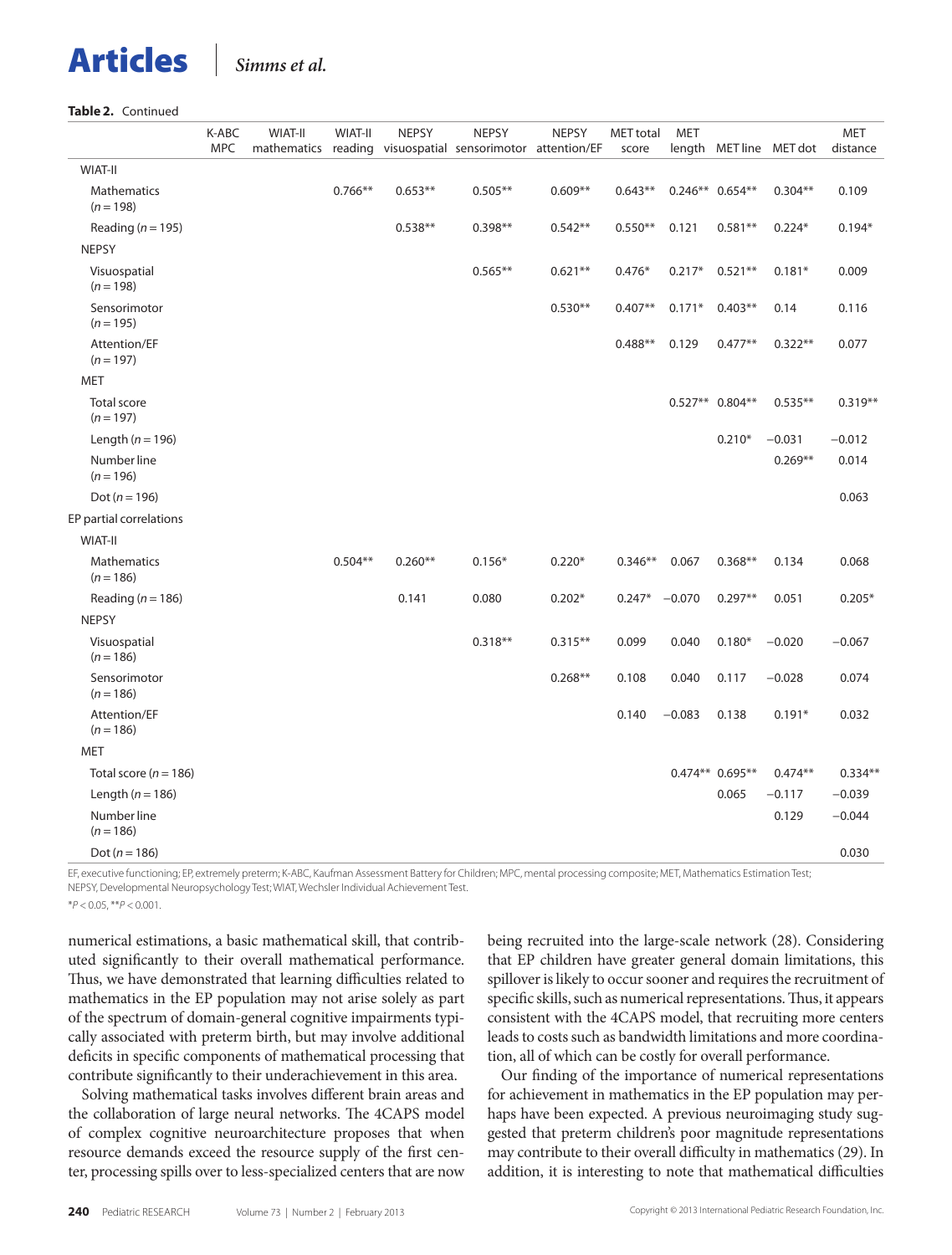<span id="page-5-0"></span>

**Figure 1.** The relationship between WIAT-MS and total MET score standardized residuals for (**a**) control group and (**b**) extremely preterm group (regression line:  $R^2$  = 0.127). MET, Mathematics Estimation Test; WIAT-MS, Wechsler Individual Achievement Test-mathematics.

**Table 3.** Summary for hierarchical regressions predicting WIAT-MS for control group and EP group

|              |                              | Control        |              |           |           | EP           |           |  |
|--------------|------------------------------|----------------|--------------|-----------|-----------|--------------|-----------|--|
| Model        | Predictor(s)                 | R <sup>2</sup> | $\Delta R^2$ | B         | $R^2$     | $\Delta R^2$ | B         |  |
| $\mathbf{1}$ | K-ABC simultaneous           | $0.315**$      |              | $0.367**$ | $0.578**$ |              | $0.728**$ |  |
|              | K-ABC sequential             |                |              | $0.524**$ |           |              | $0.523**$ |  |
| 2            | K-ABC simultaneous           | $0.458**$      | $0.143**$    | $0.279*$  | $0.683**$ | $0.105***$   | $0.505**$ |  |
|              | K-ABC sequential             |                |              | $0.256*$  |           |              | $0.250*$  |  |
|              | <b>WIAT-RS</b>               |                |              | $0.572**$ |           |              | $0.504**$ |  |
| 3            | K-ABC simultaneous           | $0.479**$      | 0.021        | $0.212*$  | $0.700**$ | $0.017*$     | $0.357**$ |  |
|              | K-ABC sequential             |                |              | $0.250*$  |           |              | $0.216*$  |  |
|              | <b>WIAT-RS</b>               |                |              | $0.526**$ |           |              | $0.463**$ |  |
|              | NEPSY-II attention/executive |                |              | 0.012     |           |              | 0.050     |  |
|              | NEPSY-II sensorimotor        |                |              | $-0.018$  |           |              | 0.053     |  |
|              | NEPSY-II visuospatial        |                |              | $0.183*$  |           |              | $0.139*$  |  |
| 4            | K-ABC simultaneous           | $0.481**$      | 0.001        | $0.204*$  | $0.718**$ | $0.018**$    | $0.297*$  |  |
|              | K-ABC sequential             |                |              | $0.243*$  |           |              | $0.190*$  |  |
|              | <b>WIAT-RS</b>               |                |              | $0.524**$ |           |              | $0.415**$ |  |
|              | NEPSY-II attention/executive |                |              | 0.016     |           |              | 0.036     |  |
|              | NEPSY-II sensorimotor        |                |              | $-0.020$  |           |              | 0.038     |  |
|              | NEPSY-II visuospatial        |                |              | $0.178*$  |           |              | $0.137*$  |  |
|              | <b>Total MET score</b>       |                |              | 0.292     |           |              | 1.589*    |  |

EP, extremely preterm; K-ABC, Kaufman Assessment Battery for Children; MET, Mathematics Estimation Test; NEPSY, Developmental Neuropsychology Test; RS, reading;

WIAT, Wechsler Individual Achievement Test.

\**P* < 0.05, \*\**P* < 0.001.

have been associated with poor internal representations of number in other populations of children with neurodevelopmental disorders, for example in children with William's syndrome (30), Down's syndrome (30), and Velio Cardial Facial syndrome (31).

These results suggest that potential educational interventions aiming to improve mathematics attainment in EP children might be best targeted specifically to this population and may involve attempting to improve numerical representations. Indeed, interventions designed to increase children's accuracy of numerical representations have been shown to concurrently improve general mathematical performance (32). However, given the significant association between attainment and other

domain-general measures observed in this study, the potential of targeting improvement in these other skills, such as visuospatial skills that require simultaneous information processing, for improving outcomes in mathematics should also be considered. Perhaps EP children would benefit from a combined intervention focusing on both numerical representations and visuospatial skills, in contrast to interventions used with termborn children experiencing pure mathematical difficulties.

The strengths of this study may be attributed to its use of gold-standard contemporary measures of children's cognitive ability and academic attainment, the high level of interrater reliability achieved, and the care taken to ensure psychologists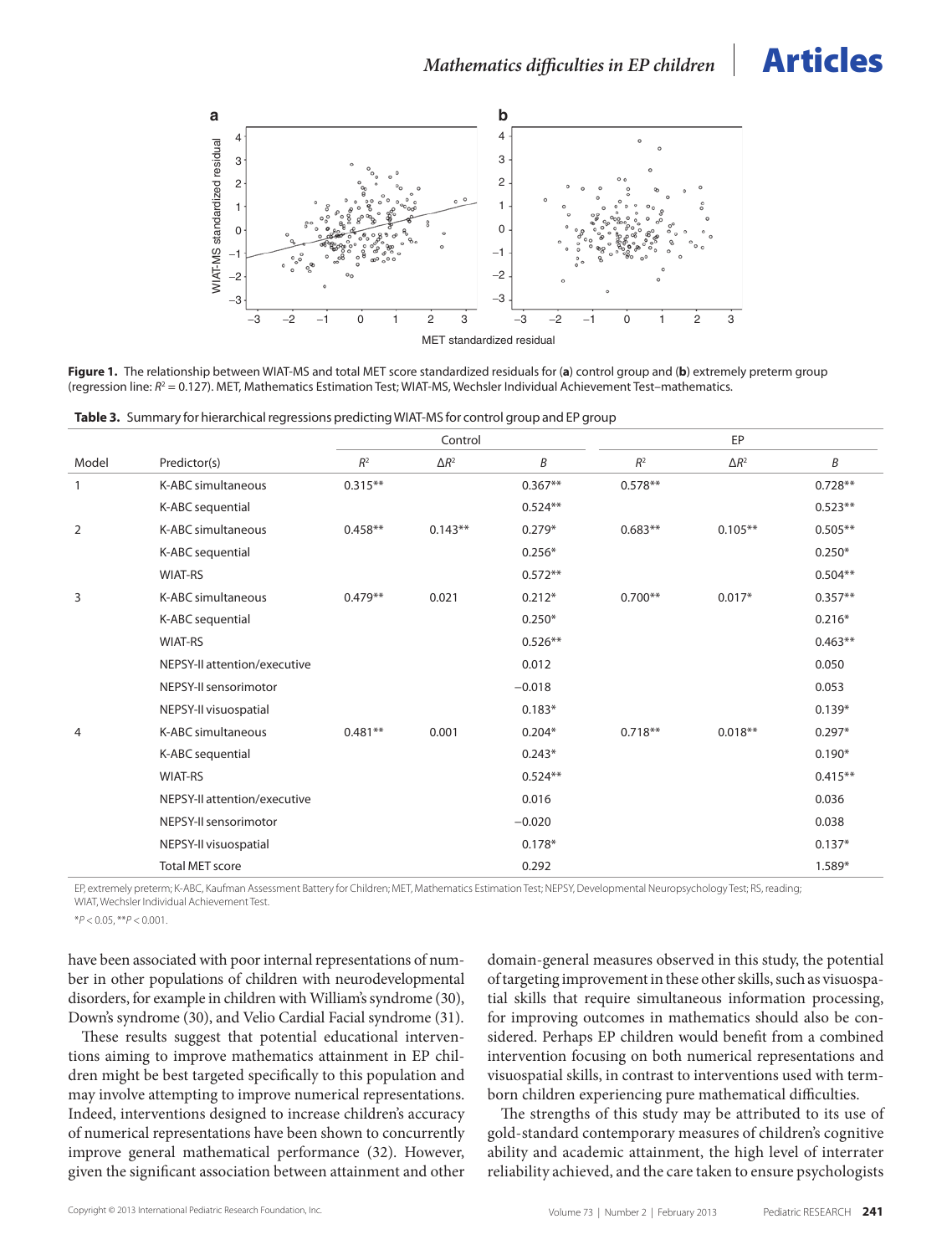| Estimation<br>subcomponent | Number of<br>questions | Example question                                                                                                                                                 | Response                                                               |
|----------------------------|------------------------|------------------------------------------------------------------------------------------------------------------------------------------------------------------|------------------------------------------------------------------------|
| Length                     | 3                      | Children were shown an image of three horizontal lines of different lengths<br>Children were asked: "Here are three lines. Which line is 5 cm long?"             | Children were required to point to<br>the correct line                 |
| Number line                | 5                      | Children were shown a blank number line with the start and end number<br>indicated and an X located on the line                                                  | Children were required to state the<br>value of position X             |
|                            |                        | Children were asked: "Here is '0' and here is '10.' Where do you think X is?"                                                                                    |                                                                        |
| Dots                       | 2                      | Children were shown a set of dots on a single page that varied in quantity                                                                                       | Children were required to orally                                       |
|                            |                        | Children were asked: "Look at these spots! How many spots are on this page? Do<br>you think there are 20, 40, 60, or 80 spots?"                                  | provide the correct quantity                                           |
| Distance                   | 2                      | Children were shown a simple line-drawn map that included a treasure chest,<br>other locations of interest, and a 0.5 cm line at the top of the page             | Children were required to orally<br>provide their approximation of the |
|                            |                        | Children were asked: "If every meter on this map is as long as this (points to the<br>0.5 cm bar), how many meters are there between the tree and the treasure?" | distance                                                               |
|                            |                        |                                                                                                                                                                  |                                                                        |

**Table 4.** Description and examples of Mathematics Estimation Test items (37)

were blinded to the child's birth status. The EP children comprised a large, whole population–based sample drawn from children across the whole of the UK and Ireland who were assessed with a contemporaneous comparator group that achieved a distribution of scores on standardized tests that would be expected of the general population. This is the first time that numerical representations in relation to mathematics abilities has been reported in EP children; however, the MET itself, although sensitive for detecting group differences, is a brief measure. On the other hand, it makes the MET highly usable in both research and school settings. Of course, numerical representations are a single component of a range of separable mathematical processes shown to underlie performance in curriculum-based tests. Thus, future studies should assess a wider range of processes and skills to further investigate the specific difficulties that EP children have with mathematics and the underlying processes associated with these problems.

The results of this study advance our understanding of the likely causes of EP children's difficulties in mathematics and have indicated that one contributing factor may be erroneous numerical representations. A further, more in-depth investigation of preterm children's understanding of mathematics would enable a clearer understanding of why these difficulties occur and what strategies may be effective in improving academic outcomes for these children.

#### **METHODS**

#### **Participants**

Children were recruited from the EPICure Study, a national study of outcome following EP birth ([http://www.epicure.ac.uk\).](http://www.epicure.ac.uk).) All infants born <26wk of gestational age in the whole of the UK and Ireland from March through December 1995 and who were admitted for neonatal intensive care  $(n = 811)$  were invited to participate in the EPICure study. Of surviving children at each time point, 283 (90%) were assessed at 2.5 y (33), 241 (78%) at 6 y (34), and 219 (71%) at 11 y of age (2).

Analyses for this report used data obtained from follow-up assessments at 11 y of age. At this age, 219 EP children were assessed with a comparison group of 153 children born at term and matched for age, sex, and ethnic group, where possible, to an EP child in mainstream school. Controls were not selected for children in special schools.

A detailed description of the full sample at 11 y was published previously (3).Of these 219, 21 EP children were unable to complete the full battery of mathematics tests and were excluded from this study. Reasons for exclusion were as follows: functioning below the level of the test (14 children), blindness (2 children), attention difficulties (2 children), autism (1 child), limited language (1 child), and poor motor skills (1 child). Of the excluded children, 19 were classified as having a serious disability. Participants thus comprised 198 EP children (mean age at assessment 131.1 mo; SD 4.5 mo; range: 121–145 mo; males: 43%) and 153 term-born control children (mean age at assessment 131.2 mo; SD: 6.6 mo; range: 117–147 mo; males: 42%). There were no significant differences in mean age at assessment  $(t(349) = 0.3, P$  $= 0.781$ ) or sex (t(351) = 0.1, *P* = 0.8) between EP children and controls. Of EP children, 34.8% had a cognitive impairment (intelligence quotient) score <−2 SD of control reference data measured with the K-ABC MPC (35), and 4.5%, 5.6%, and 1% had a motor, vision, or hearing impairment, respectively. In contrast, 1.3% of term-controls had a cognitive impairment and none had visual, hearing, or motor impairments.

#### **Procedure**

Parents and children received study information leaflets and parents provided informed consent for their child's participation at 11 y of age. Children were assessed individually by a psychologist in a quiet area in the child's school (92%), at their home (7%), or a hospital (1%). Psychologists had no prior knowledge of the child and were blinded to study group allocation. The study was approved by the Southampton and South West Hampshire research ethics committee.

#### **Measures**

One of three study psychologists administered the reading and mathematics scales of the WIAT-II UK (36). This is the most contemporary standardized test of curriculum-based attainment from which standardized scores (mean 100; SD 15; range 40–160) were derived for attainment in reading and mathematics. WIAT-RS subscales assessed reading comprehension, word reading, and pseudo-word decoding. WIAT-MS subscales comprised numerical operations (paper and pencil test of performance in simple operations such as addition or subtraction) and mathematical reasoning (orally presented test of ability to apply mathematics in everyday scenarios, e.g., telling the time, using money).

To assess domain-specific numerical representations, children completed the English version of the MET  $(37)$  previously used with very preterm and full-term children in a German sample. This task was presented to children in book form and required oral or manual responses to 12 items assessing approximations of four subcomponents of numerical estimations: length, number line, dot, and distance (**Table 4**). Item responses were scored for accuracy and a total score (range 0–12) was summed in addition to summary scores for each of the four subcomponents of the test. Error scores for the number line and dot tasks were also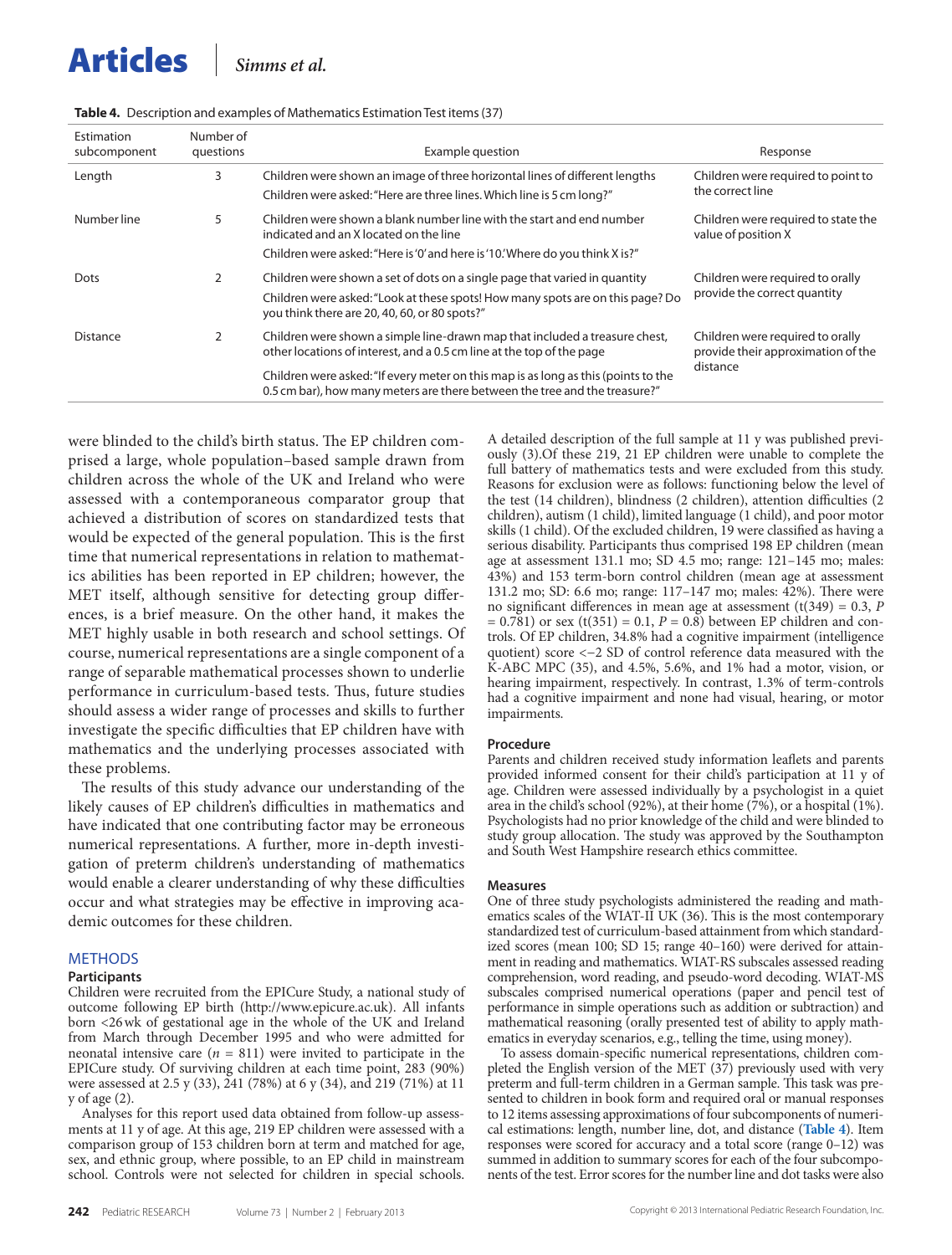calculated by subtracting the correct answer from the child's response in order to establish the magnitude of error on these tasks.

Two tests of domain-general abilities were administered. Intelligence quotient was assessed using the K-ABC (35). The K-ABC comprises eight age-appropriate subtests that generate two separate global scales: sequential (three subtests) and simultaneous (five subtests) processing. These two global scales were also combined into a MPC (standardized mean 100; SD 15; range 40–160) score for global cognitive ability (intelligence quotient). Children also completed the NEPSY-II (38), a standardized developmental neuropsychological test battery. Standardized scores (mean 100; SD 15; range 50–150) for sensorimotor, visuospatial processing, and attention and executive functioning were derived. Psychologists achieved excellent interrater reliability on all tests (agreement on >95% item scores) before commencing data collection.

#### **Statistical Analyses**

Data were double entered, verified, and analyzed using SPSS v18.0 (Chicago, IL). Independent-samples' *t*-tests were used to compare performance on all measures between EP and control children and Cohen's d was calculated to determine standardized effect sizes across tests. Effect sizes were defined as small (0.2–0.3), medium (0.3–0.5), or large (>0.5) (39). Bivariate correlations (two-tailed) between all measures were conducted for EP and control children separately, and partial correlations (two-tailed) were conducted controlling for MPC. Fischer *r*-to-*z* transformations were also calculated to assess the difference in magnitude between correlations for the EP and control group on the same measures. Separate hierarchical stepwise multivariable linear regressions were conducted for control and EP children to identify predictors of mathematics attainment. WIAT-MS was the dependent variable, and independent variables were entered in the following order (domain general to domain specific): Step 1, K-ABC simultaneous and sequential processing; Step 2 WIAT-RS; Step 3 NEPSY-II sensorimotor, visuospatial processing, and attention and executive functioning; Step 4 MET.

#### **ACKNOWLEDGMENT**

Summary data used in this paper have been published previously (3,9,14), but the analysis presented here takes a different approach to the data in order to more fully understand the specific difficulty that very preterm children have with mathematics, and to tease out factors that may contribute to the observed problems in mathematical processing for this group.

#### **Statement of Financial Support**

This study was funded by the Medical Research Council, London, UK.

Disclosure: The authors declare no conflict of interest.

#### **REFERENCES**

- 1. Field DJ, Dorling JS, Manktelow BN, Draper ES. Survival of extremely premature babies in a geographically defined population: prospective cohort study of 1994-9 compared with 2000-5. BMJ 2008;336:1221–3.
- 2. Johnson S, Fawke J, Hennessy E, et al. Neuro-developmental disability through 11 years of age in children born before 26 weeks of gestation. Pediatrics 2009; 124:e249–57.
- 3. Johnson S, Hennessy E, Smith R, Trikic R, Wolke D, Marlow N. Academic attainment and special educational needs in extremely preterm children at 11 years of age: the EPICure study. Arch Dis Child Fetal Neonatal Ed 2009;94:F283–9.
- 4. Anderson PJ, De Luca CR, Hutchinson E, Spencer-Smith MM, Roberts G, Doyle LW; Victorian Infant Collaborative Study Group. Attention problems in a representative sample of extremely preterm/extremely low birth weight children. Dev Neuropsychol 2011;36:57–73.
- 5. Mulder H, Pitchford NJ, Hagger MS, Marlow N. Development of executive function and attention in preterm children: a systematic review. Dev Neuropsychol 2009;34:393–421.
- 6. Marlow N, Hennessy EM, Bracewell MA, Wolke D. Motor and executive function at 6 years of age after extremely preterm birth. Pediatrics 2007;120:793–804.
- 7. Luciana M, Lindeke L, Georgieff M, Mills M, Nelson CA. Neurobehavioral evidence for working-memory deficits in school-aged children with histories of prematurity. Dev Med Child Neurol 1999;41:521–33.
- 8. Rose SA, Feldman JF. Memory and processing speed in preterm children at eleven years: a comparison with full-terms. Child Dev 1996;67:2005–21.
- 9. Johnson S, Wolke D, Hennessy E, Marlow N. Educational outcomes in extremely preterm children: neuropsychological correlates and predictors of attainment. Dev Neuropsychol 2011;36:74–95.
- 10. Taylor HG, Klein N, Anselmo MG, Minich N, Espy KA, Hack M. Learning problems in kindergarten students with extremely preterm birth. Arch Pediatr Adolesc Med 2011;165:819–25.
- 11. Woodward LJ, Moor S, Hood KM, et al. Very preterm children show impairments across multiple neurodevelopmental domains by age 4 years. Arch Dis Child Fetal Neonatal Ed 2009;94:F339–44.
- 12. Hornby G, Woodward LJ. Educational needs of school-aged children born very and extremely preterm: a review. Educ Psychol Rev 2009; 21:247–66.
- 13. Wolke D, Meyer R. Cognitive status, language attainment, and prereading skills of 6-year-old very preterm children and their peers: the Bavarian Longitudinal Study. Dev Med Child Neurol 1999;41:94–109.
- 14. Johnson S, Marlow N, Wolke D. Assessing educational outcomes in middle childhood: validation of the Teacher Academic Attainment Scale. Dev Med Child Neurol 2012;54:544–51.
- 15. Taylor G, Espy KA, Anderson PJ. Mathematics deficiencies in children with very Low Birth Weight or Very Preterm Birth. Dev Disabil Res Rev 2009;15:52–9.
- 16. Anderson P, Doyle LW; Victorian Infant Collaborative Study Group. Neurobehavioral outcomes of school-age children born extremely low birth weight or very preterm in the 1990s. JAMA 2003;289:3264–72.
- 17. Wocadlo C, Rieger I. Phonology, rapid naming and academic achievement in very preterm children at eight years of age. Early Hum Dev 2007;83:367–77.
- 18. Geary DC, Hoard MK, Byrd-Craven J, Nugent L, Numtee C. Cognitive mechanisms underlying achievement deficits in children with mathematical learning disability. Child Dev 2007;78:1343–59.
- 19. Mazzocco MM, Singh Bhatia N, Lesniak-Karpiak K. Visuospatial skills and their association with math performance in girls with fragile X or Turner syndrome. Child Neuropsychol 2006;12:87–110.
- 20. Bull R, Espy KA, Wiebe SA. Short-term memory, working memory, and executive functioning in preschoolers: longitudinal predictors of mathematical achievement at age 7 years. Dev Neuropsychol 2008;33:205–28.
- 21. LeFevre JA, Fast L, Skwarchuk SL, et al. Pathways to mathematics: longitudinal predictors of performance. Child Dev 2010;81:1753–67.
- 22. Geary DC. Mathematical disabilities: cognitive, neuropsychological, and genetic components. Psychol Bull 1993;114:345–62.
- 23. Torbeyns J, Verschaffel L, Ghesquière P. Strategy development in children with mathematical disabilities: insights from the choice/no-choice method and the chronological-age/ ability-level-match design. J Learn Disabil 2004;37:119–31.
- 24. Geary DC, Brown SC. Cognitive addition: Strategy choice and speedof-processing differences in gifted, normal, and mathematically disabled children. Dev Psychol 1991;27:398-406.
- 25. De Smedt B, Verschaffel L, Ghesquière P. The predictive value of numerical magnitude comparison for individual differences in mathematics achievement. J Exp Child Psychol 2009;103:469–79.
- 26. Jaekel J, Wolke D, Bartmann P. Poor attention rather than hyperactivity/impulsivity predicts academic achievement in very preterm and full-term adolescents. Psychol Med 2012; e-pub ahead of print 21 May 2012.
- 27. Gilmore CK, McCarthy SE, Spelke ES. Non-symbolic arithmetic abilities and mathematics achievement in the first year of formal schooling. Cognition 2010;115:394–406.
- 28. Just MA, Varma S. The organization of thinking: what functional brain imaging reveals about the neuroarchitecture of complex cognition. Cogn Affect Behav Neurosci 2007;7:153–91.
- 29. Isaacs EB, Edmonds CJ, Lucas A, Gadian DG. Calculation difficulties in children of very low birthweight: a neural correlate. Brain 2001; 124(Pt 9):1701–7.